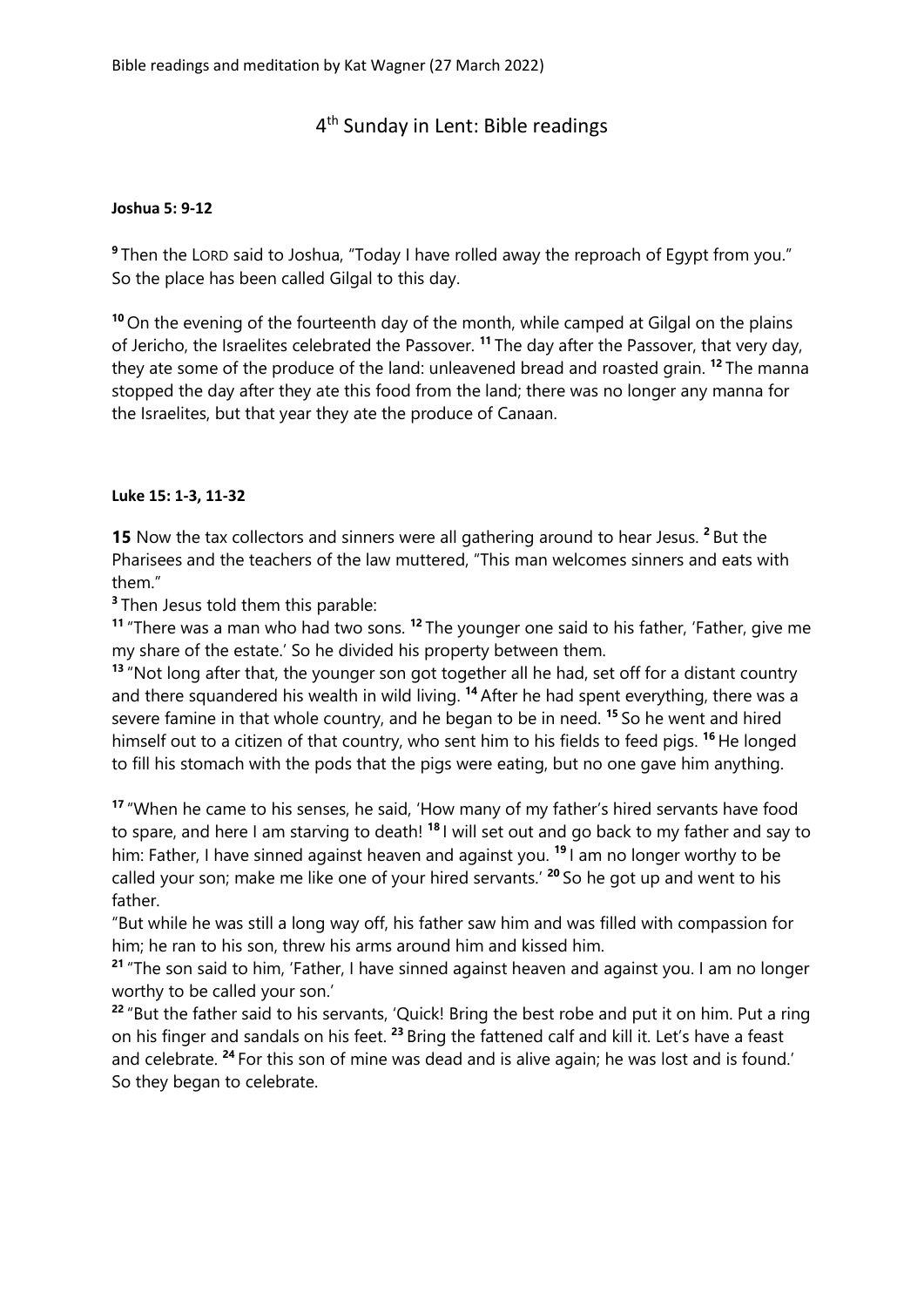## **Meditation**

Do you know what it is like to have to walk and walk when you're hungry? Have you ever made a long journey with few provisions, and all you can think about is food?

Have you ever known a longing for something which seems out of your grasp?

I'm sure we have all had experiences where we long for something but we can't be sure if we will get it.

Looking at our All-Age Story, this was also the case for the prodigal son: longing to taste again the rich food at his father's house.

And it was the experience of the Israelites wandering in the desert, longing for their promised land which was said to be flowing with milk and honey.

Wandering Striving to survive Longing for home, safety and love. Hungry for food that tastes good and fills empty stomachs.

This is our theme for the  $4<sup>th</sup>$  Sunday in Lent: Wandering. Striving. Longing. Hungry for more.

**Let's take a dive into our Bible reading from the Old Testament book of Joshua.** Here's a refresher of what has happened in the story of the Israelites up to this point:

The Israelites had been slaves in Egypt for many years, and God wanted to liberate the Israelites. God performed many signs and wonders in Egypt to enable the people to escape from Pharaoh and the slave masters. On the night before their liberation, the Lord passed over the land. The Israelites were told to each sacrifice a lamb and spread the blood over the door posts and lintels of their houses, so that the Lord would not take their first-borns as the angel passed over. That night, they prepared a quick meal of flat breads and packed their belongings. This was the first Passover meal that the Israelites celebrated. And God instructed them to celebrate the Passover every year.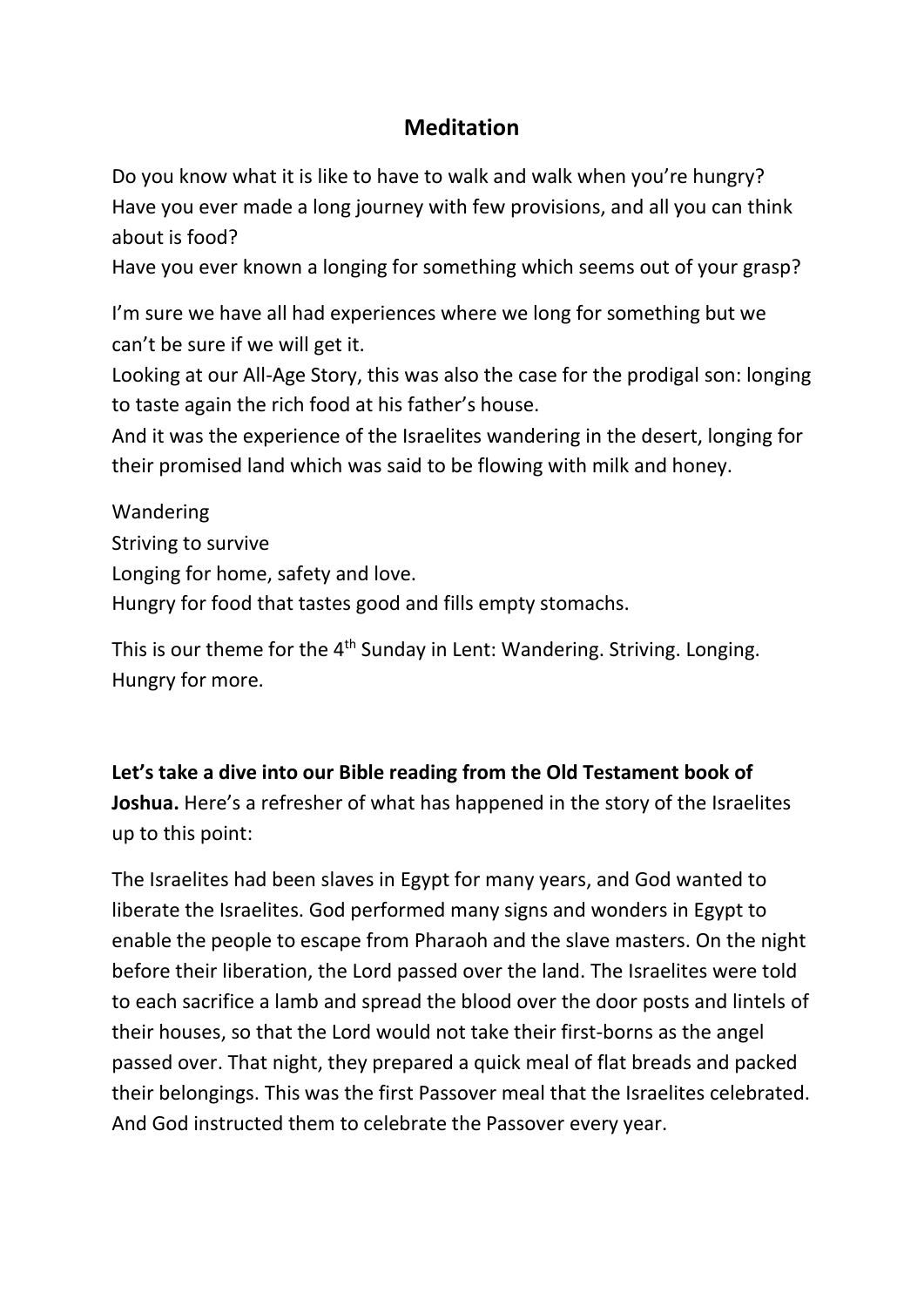God chose Moses and Aaron and Miriam to lead the people out of Egypt. They made it miraculously through the Red Sea, into the wilderness, and eventually to within sight of the land which that been promised to them: a land flowing with milk and honey.

But it took them a long time to get there: 40 years! During all that time, God provided miraculous food for them every morning called 'manna'. The same food, every day, for 40 years. They were in survival mode, longing for the time when they could pack up their tents for good, settle down, and eat proper bread with milk and honey.

And during this time, the people forgot what God had done for them and they lost sight of the promise God had given them for their future. They became impatient, they tried to take matters into their own hands, and they did foolish things. And during all that time, they had only celebrated the Passover twice. By the time the people reached the edge of the Promised Land, there was a new generation. The old generation, including Moses, had passed away. A new leader, Joshua, was appointed to lead the Israelites on the final part of their journey, into the Promised Land.

And here we pick up our passage in Joshua chapter 5. They are on the threshold of the Promised Land at a place called Gilgal. It is the perfect moment to claim the land for themselves. But Joshua waits. Joshua knows that, even after 40 years, the people are not ready in their hearts. They needed to be reminded of who they are and who their God is. They needed to **look back** to where they had come from and to remember what God had done. And they needed to **look forward** to the promise that would soon be fulfilled, to the land that would soon be theirs. It was time to celebrate the Passover again.

Instead of walking straight in, Joshua knew the importance of **humility** before God. He knew that God could win any battle, and that *their* role was to come to God in humility.

The Passover is a meal 'on the brink'. It's a moment between slavery and liberation. Between wandering in the desert and entering the promised land. It's all about looking back at what's just happened and looking forward to what's to come. It's about preparing to leave one space and enter into another.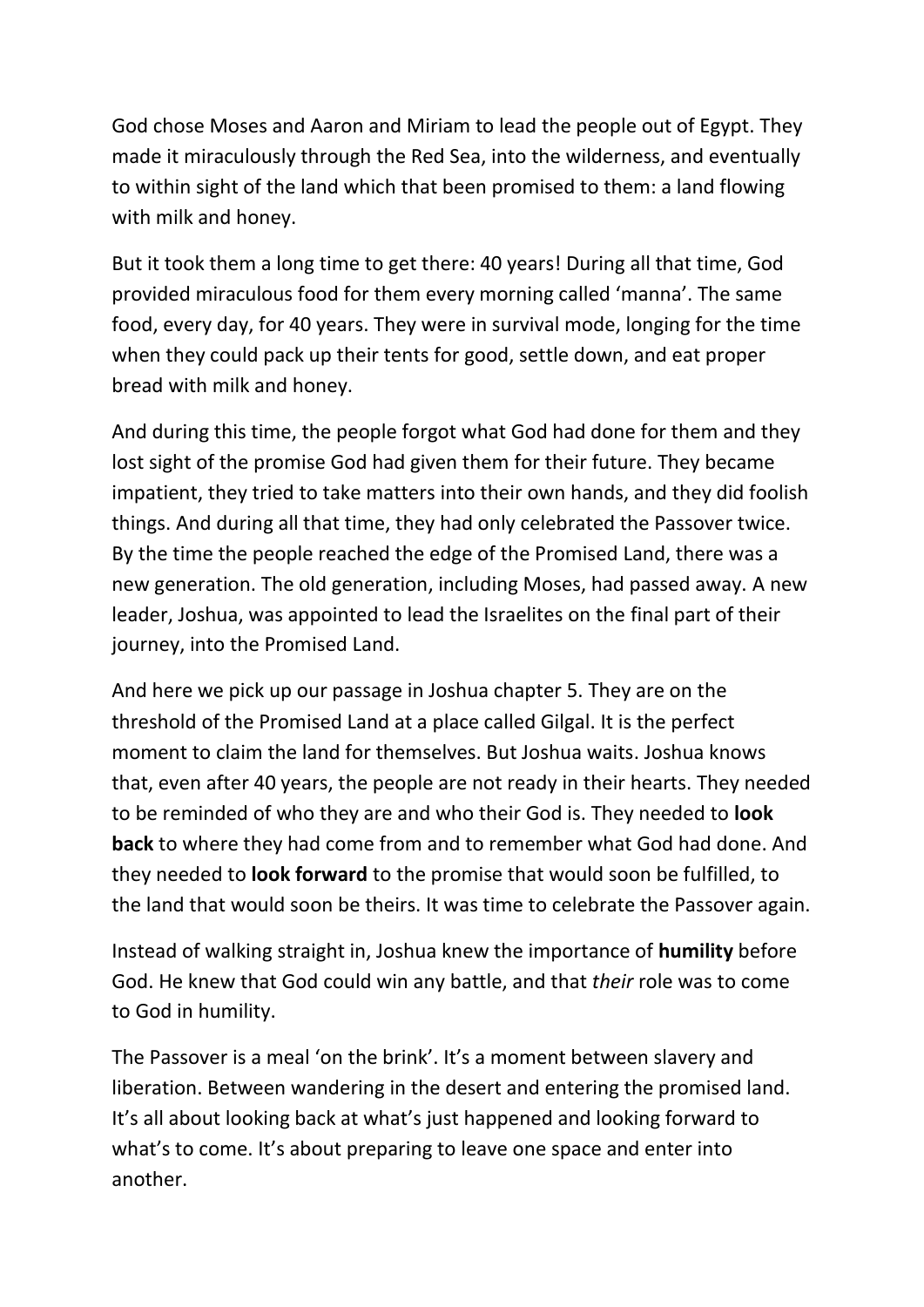That day that Joshua and the people celebrated Passover, they also had the first taste of grains grown in the promised land. The next morning, there was no more manna. They didn't need it anymore. The old was gone, and they finally enjoyed the food of Canaan.

**Jesus also told a story of a wanderer wanting to come home, to eat well and be settled.** This is the story of the prodigal son, which Rachel read to us earlier. The son in the story was fed up of eating the pea pods the pigs were fed with, and longed for the comforts of home. This wanderer also humbled himself. He planned a speech of repentance and expected to suffer for his mistakes. He was even prepared to be humiliated in front of his father, his brother, all the servants and the neighbours. BUT, in Jesus' story, before he stepped into his old neighbourhood, even before he had given his speech of repentance, the Father had run to his younger son and embraced him. His humble heart was enough.

It is an echo of Psalm 32 which we read earlier: *I acknowledged my sin to you, and I did not hide my iniquity; I said, "I will confess my transgressions to the Lord", and you forgave the guilt of my sin.* 

Here is an interesting aspect to notice: The moment of encounter takes place on the road *between* the pig pen and the family home. It is a moment of raw humility in an inbetween place, looking back at the past and hoping for a better future. Just like the Passover.

In this story, the Father spends very little time dwelling on the wrongdoings or the wretchedness of the son. The moment of repentance takes place wrapped up in the arms of his father's hug. And they then walk together, as joyful father and beloved son, along the road and into the longed-for gates of the family home.

There is no doubt in the Father's mind. He celebrates his son's return wholeheartedly. There are fine clothes and feasting, dancing and laughing. He's finally home.